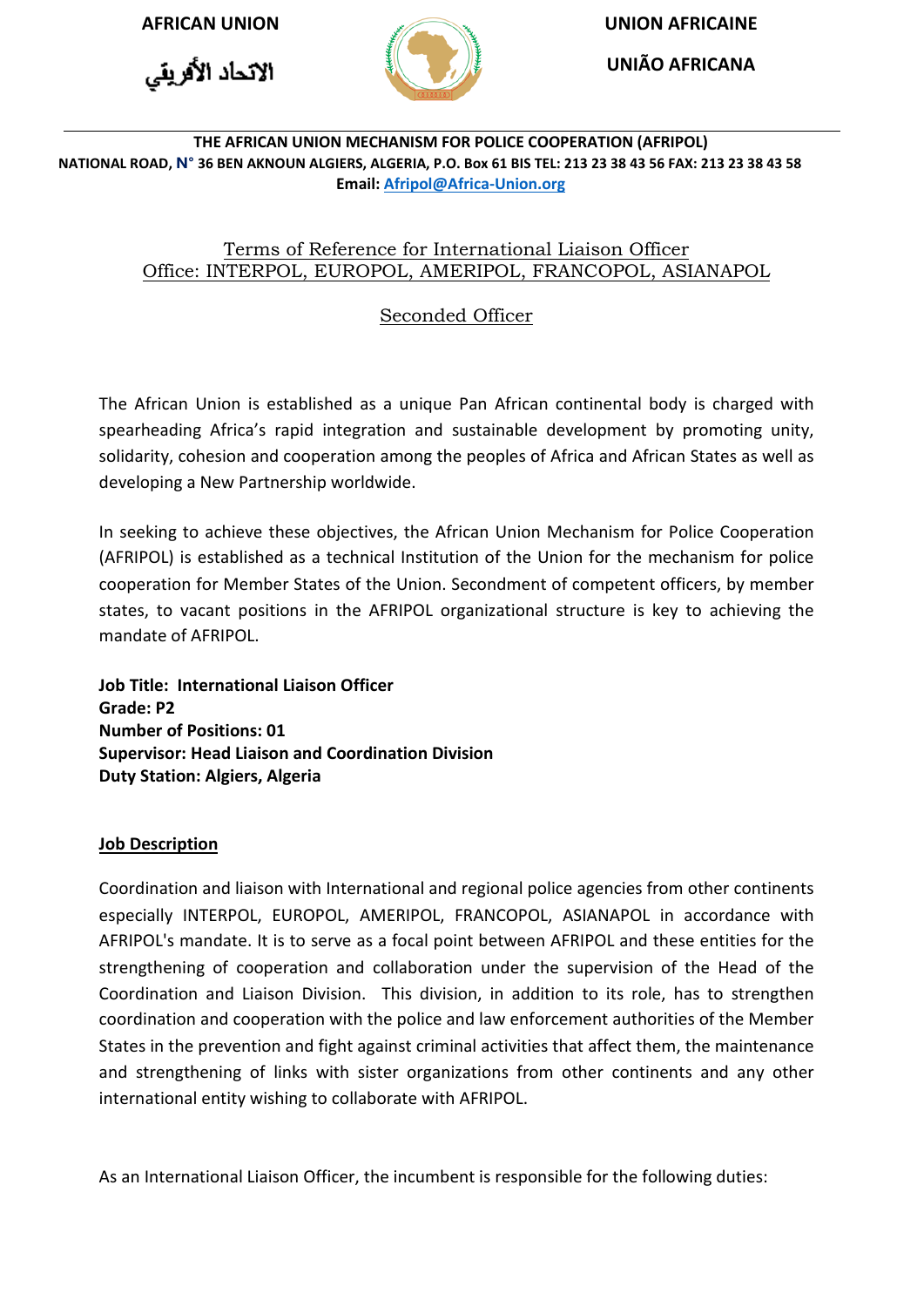• Liaise between the AFRIPOL Secretariat and other continent and international police cooperation organizations, especially INTERPOL, EUROPOL, AMERIPOL, FRANCOPOL, ASIANAPOL in accordance with AFRIPOL's mandate;

- Facilitate relations and coordination between AFRIPOL and those Entities;
- Facilitate and manage communication and information exchange with those Entities;
- Participate in and/or organize regular consultation meetings with relevant organizations;
- Prepare cooperation agreements and memoranda of understanding between AFRIPOL and these relevant organizations and stakeholders, and monitor implementation;

• Prepare the report on coordination and liaison that will be submitted to the AFRIPOL General Assembly through the appropriate reporting channel.

#### Requirements

#### **Qualifications**

•Have at least one rank of Police Officer;

• The candidate must hold an advanced university degree (master's degree at least) in criminal law, international law or general law, political or social science, international relations, security studies, peace and conflict studies or a related field.

• A minimum of five (5) years of experience in the areas of peace and security, international cooperation, preferably in the field of peace and security, law enforcement or regional integration.

## **Other Skills**

• A good understanding of the AU peace and security architecture is required;

- A good knowledge of donor policies and programs in the area of development cooperation is an asset;
- Proficiency in standard Microsoft Office applications (Word, Excel and PowerPoint) is essential;

• Good written and oral communication skills in English are required as well as fluency in at least one of the other working languages of the African Union (Arabic, French and Portuguese); administrative and management skills would be an asset;

- Strong analytical skills in the field of conflict prevention and management are required;
- Leadership skills and management experience are essential;
- Experience working in a multicultural environment is required.

## **Age Requirement**

Candidates should preferably be between 30 and 50 years old.

#### **Tenure of appointment**

The Seconded Officer will serve at least for a period of 2 years.

## **Application**